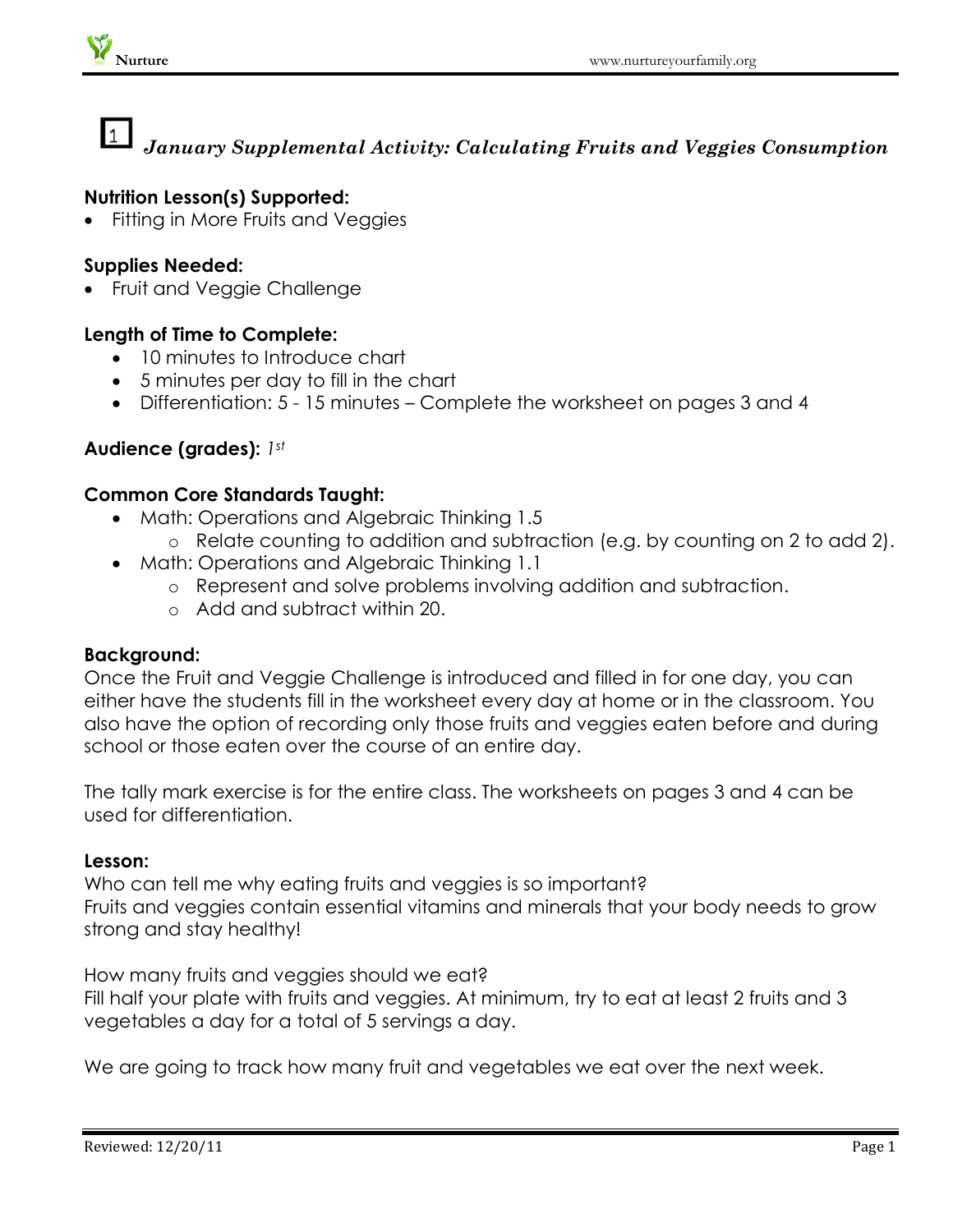

(Distribute the Fruit & Veggie Challenge and show on promethean board or overhead projector.)

Let's look at the Fruit & Veggie Challenge. For each day of the week there's a place to write which fruits and veggies you ate each day. Let's fill in the fruits and vegetables you ate today/yesterday. (Show Fruit and Veggie Word Bank on Page 2 of Fruit and Veggie Challenge).Use the Fruit and Veggie Word Bank to help you spell the names of the fruit and vegetables you ate.

Now that we've recorded the fruits and vegetables that we've eaten, count how many you ate. In the middle column use tally marks to show how many fruits and vegetables you ate today/yesterday.

In the last column write the number of fruits and veggies you ate today/yesterday.

After one week of filling out the chart have the students count the total number of fruits and vegetables they ate. Students with stronger math skills can also complete the following worksheet.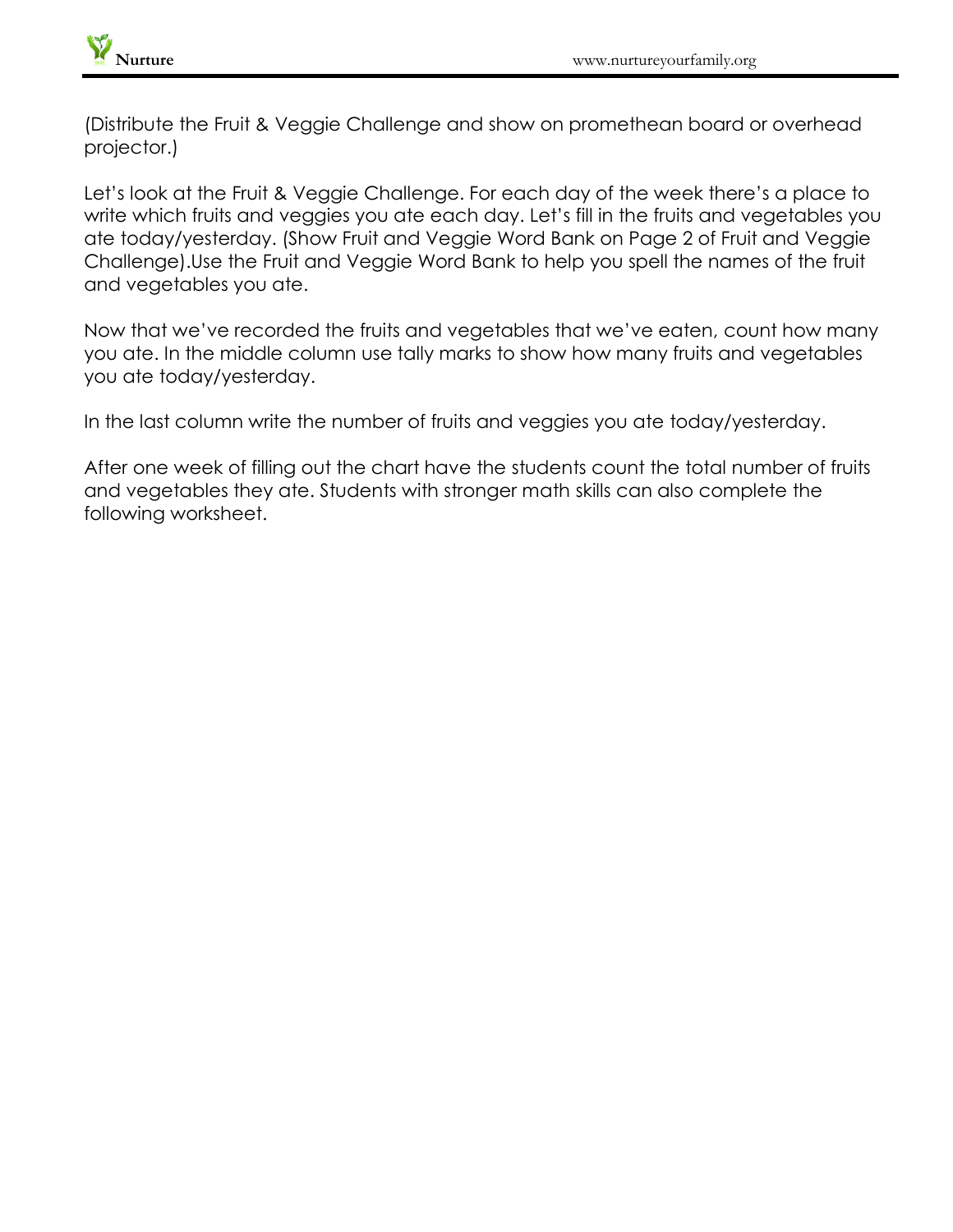# **How many total fruits and vegetables did you eat?**

1. Fill in the number of fruits and vegetables you ate on Monday and Tuesday. Add to find Total 1.



| Total, | Total 2 | Total 3 |
|--------|---------|---------|

4. Fill in Total 3 and the number of fruits and vegetables you ate on Friday. Add to find the Grand Total of all the fruits and veggies you ate.